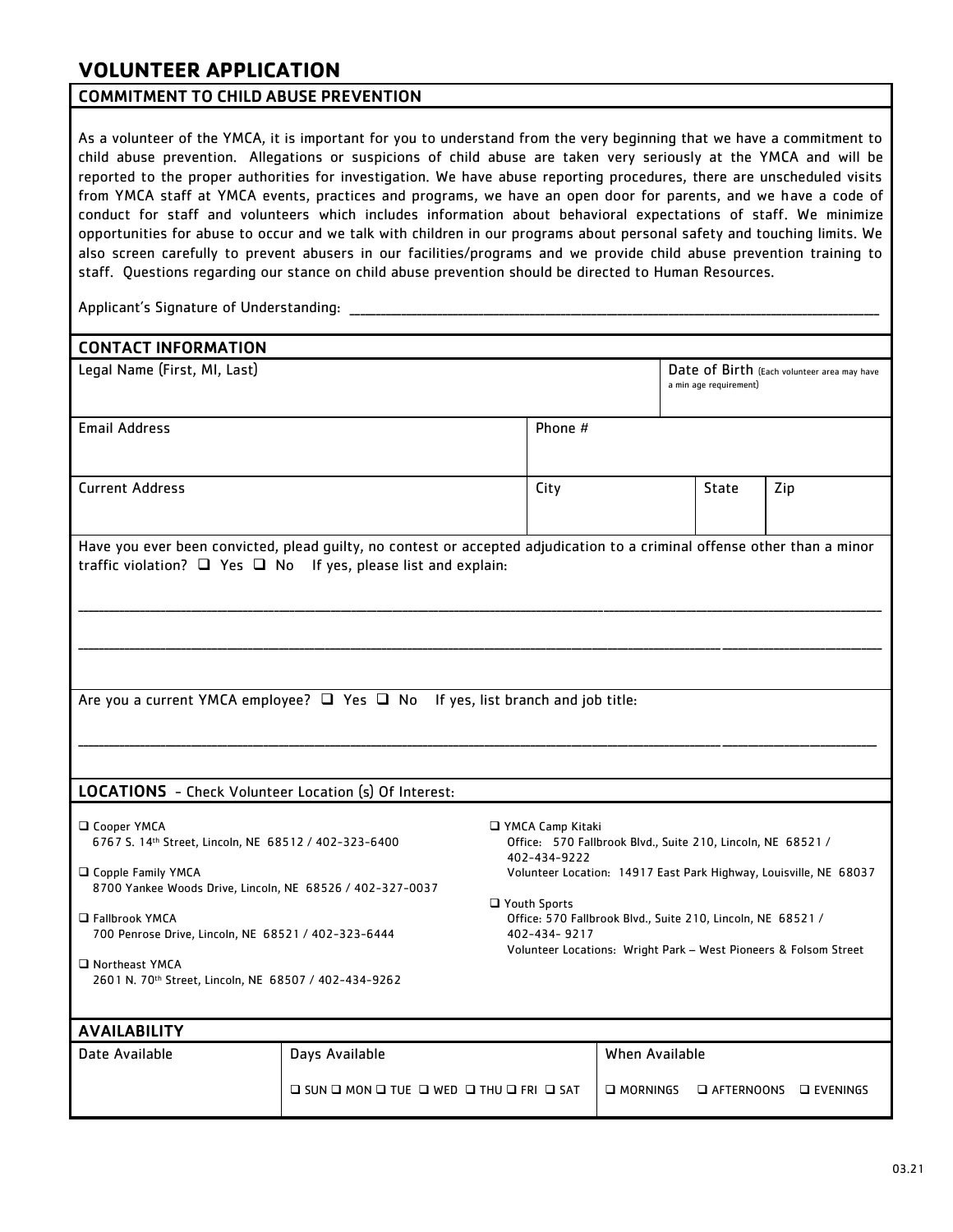| AREAS OF INTEREST - Check Area (s) Of Volunteer Interest:                                                                                                                                                                     |  |  |  |
|-------------------------------------------------------------------------------------------------------------------------------------------------------------------------------------------------------------------------------|--|--|--|
| □ Building/Grounds Work (Landscaping, Gardening, Construction/Maintenance, Grounds/Building Cleanup)                                                                                                                          |  |  |  |
| $\square$ Special Events                                                                                                                                                                                                      |  |  |  |
|                                                                                                                                                                                                                               |  |  |  |
| □ GoPo Hours - Opportunities include special events or Youth Sports coaching – if interested in coaching, please also<br>complete the coaching section below.                                                                 |  |  |  |
| $\Box$ Coaching                                                                                                                                                                                                               |  |  |  |
|                                                                                                                                                                                                                               |  |  |  |
|                                                                                                                                                                                                                               |  |  |  |
| When did you coach? Moreover, the contract of the contract of the contract of the contract of the contract of the contract of the contract of the contract of the contract of the contract of the contract of the contract of |  |  |  |
| Have you ever played the specific sport you are requesting to coach? $\Box$ Yes $\Box$ No                                                                                                                                     |  |  |  |
| <b>OTHER INFORMATION</b>                                                                                                                                                                                                      |  |  |  |
| Why would you like to volunteer?                                                                                                                                                                                              |  |  |  |
|                                                                                                                                                                                                                               |  |  |  |
| Why are you interested in the area you listed above?                                                                                                                                                                          |  |  |  |
|                                                                                                                                                                                                                               |  |  |  |
| Is there anything that may limit your volunteer experience? (ie. type of work, hours available, school restrictions, etc.)                                                                                                    |  |  |  |
|                                                                                                                                                                                                                               |  |  |  |
|                                                                                                                                                                                                                               |  |  |  |
| REFERENCES - Provide one personal and one professional reference that we may contact:                                                                                                                                         |  |  |  |
|                                                                                                                                                                                                                               |  |  |  |
|                                                                                                                                                                                                                               |  |  |  |
|                                                                                                                                                                                                                               |  |  |  |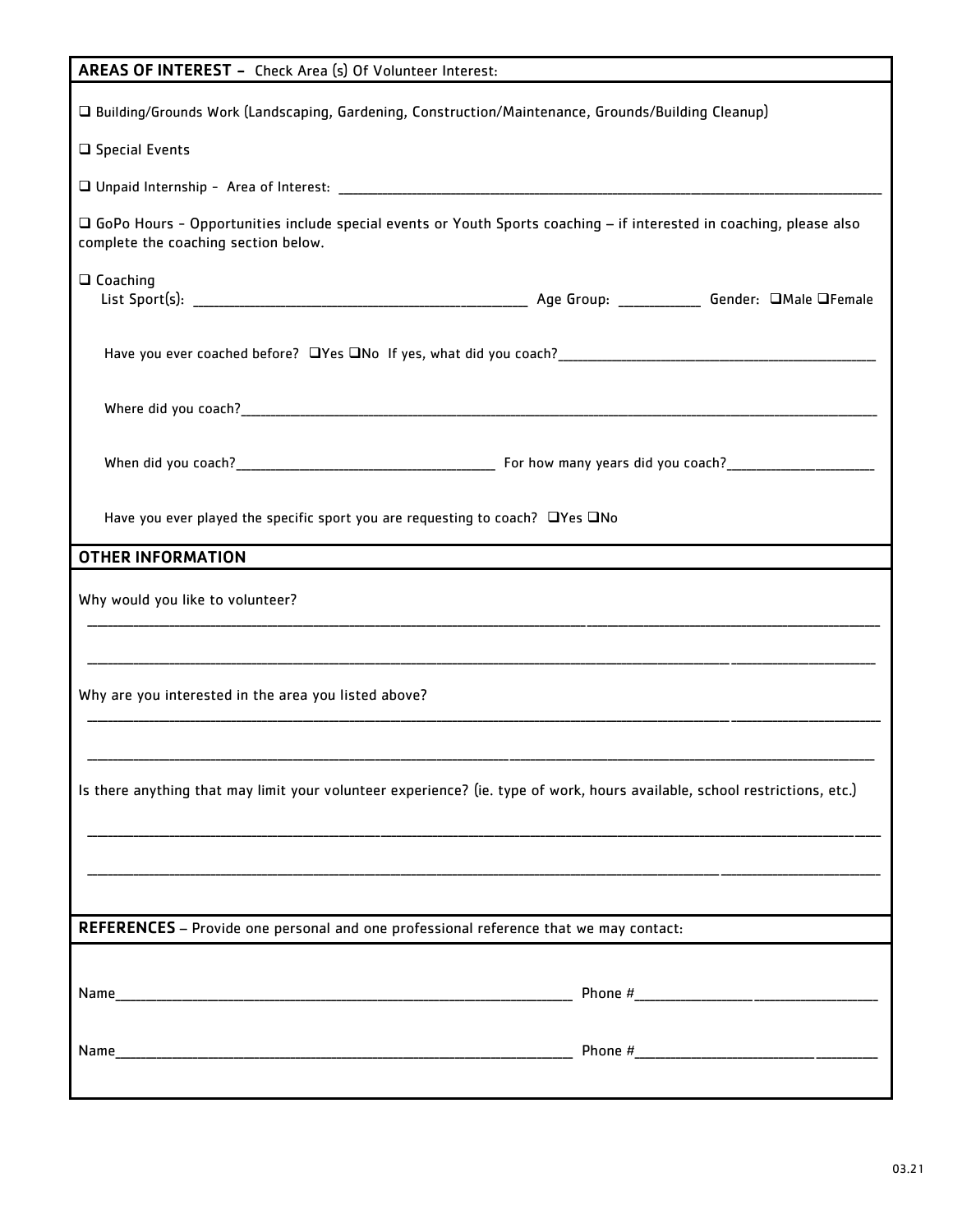# **VOLUNTEER CODE OF CONDUCT, WAIVER & RELEASE**

- Volunteers will abide by the standards of conduct set forth by the YMCA of Lincoln, NE consistent with the mission of the YMCA. Volunteers must adhere to the YMCA Four Core Values of Caring, Honesty, Respect and Responsibility.
- Volunteers must portray a positive role model by maintaining a positive attitude of respect, patience, encouragement, integrity, courtesy, and maturity.
- Volunteers should appear clean, neat, and appropriately dressed.
- Volunteers may not smoke or use tobacco products on YMCA property or during YMCA events and activities.
- Using, possessing, or being under the influence of alcohol or illegal drugs on YMCA property or during YMCA events and activities is strictly prohibited.
- Accessing, displaying, producing, possessing, or distributing any form of pornography on the organization's property or equipment or during any organization-associated activity is strictly prohibited.
- Volunteers must treat program participants of all races, religions, cultures, and backgrounds with the same respect and consideration.
- Volunteers are not authorized to photograph program participants. See Program Director for approval.
- Profanity, inappropriate jokes/gestures, intimate displays of affection towards others, sharing intimate details of one's personal life, offensive mannerisms (e.g., throwing things, flailing movements, foot stomping) and/or any other kind of harassment in the presence of children, parents, staff, and other volunteers is prohibited.

#### VOLUNTEERS WHO WORK WITH OR COME INTO CONTACT WITH YOUTH IN YMCA PROGRAMS:

- At no time during a YMCA program should a volunteer be alone with a child where they cannot be observed by others.
- Volunteers should never leave a child involved with their program unsupervised. Children must be supervised at all times by YMCA staff or approved volunteers.
- Volunteers are not to transport children involved in YMCA programs or program participants in their own vehicles. Exceptions may be made for volunteer coaches who have received permission from the child's parent involved in the YMCA Youth Sports activity.
- Volunteers will use positive techniques of guidance, including redirection, positive reinforcement and encouragement, rather than competition, comparison and criticism. Volunteers should abstain from humiliating or frightening types of disciplinary actions.
- Volunteers will refrain from any action that could be considered child abuse, including but not limited to:
	- o Physical Abuse: spanking, slapping, striking, intimidating
- o Sexual Abuse: inappropriate gesturing, touching, language

o Verbal Abuse: humiliating, degrading, threatening

- o Mental Abuse: neglecting, shaming, cruelty, put downs
- The YMCA will not tolerate any behavior that is classified as bullying aggressive behavior that is intentional, repeated over time and involves an imbalance of power and strength. Bully can take on various forms, including physical, verbal, nonverbal/relational and cyberbullying. Anyone who sees an act of bullying, and who then encourages it, is engaging bullying. Volunteers will follow the YMCA's guidelines for appropriate and inappropriate physical and verbal interactions:

|         | <b>Appropriate Physical Interactions</b>                    |         | <b>Inappropriate Physical Interactions</b>                                                                                                                                                                                                                               |
|---------|-------------------------------------------------------------|---------|--------------------------------------------------------------------------------------------------------------------------------------------------------------------------------------------------------------------------------------------------------------------------|
| $\circ$ | Side hugs                                                   | $\circ$ | Full-frontal hugs or kisses                                                                                                                                                                                                                                              |
| $\circ$ | Shoulder-to-shoulder or "temple" hugs                       | $\circ$ | Showing affection in isolated area, Touching bottom, chest, or genital                                                                                                                                                                                                   |
| $\circ$ | Pats on the shoulder or back                                |         | areas                                                                                                                                                                                                                                                                    |
| $\circ$ | Handshakes, high-fives and hand slapping                    | $\circ$ | Lap sitting                                                                                                                                                                                                                                                              |
| $\circ$ | Verbal praise                                               | $\circ$ | Wrestling                                                                                                                                                                                                                                                                |
| O       | Pats on the head when culturally appropriate                | $\circ$ | Piggyback rides                                                                                                                                                                                                                                                          |
| $\circ$ | Holding hands (with young children in escorting situations) | $\circ$ | <b>Tickling</b>                                                                                                                                                                                                                                                          |
|         |                                                             | $\circ$ | Any type of massage given by or to a youth                                                                                                                                                                                                                               |
|         |                                                             | $\circ$ | Any form of affection that is unwanted by the youth or volunteer                                                                                                                                                                                                         |
|         |                                                             | $\circ$ | Compliments relating to physique or body development                                                                                                                                                                                                                     |
|         |                                                             | $\circ$ | Discipline through physical punishment                                                                                                                                                                                                                                   |
|         | <b>Appropriate Verbal Interactions</b>                      |         | <b>Inappropriate Verbal Interactions</b>                                                                                                                                                                                                                                 |
| $\circ$ | Positive reinforcement                                      | $\circ$ | Name-calling                                                                                                                                                                                                                                                             |
| $\circ$ | Appropriate jokes                                           | $\circ$ | Discussing sexual encounters or personal problems                                                                                                                                                                                                                        |
| $\circ$ | Encouragement                                               | $\circ$ | <b>Secrets</b>                                                                                                                                                                                                                                                           |
| $\circ$ | Praise                                                      | $\circ$ | Cursing, off-color or sexual jokes, derogatory remarks                                                                                                                                                                                                                   |
|         |                                                             | $\circ$ | Shaming or belittling                                                                                                                                                                                                                                                    |
|         |                                                             | $\circ$ | Harsh language that may frighten, threaten or humiliate youth                                                                                                                                                                                                            |
|         |                                                             | $\circ$ | Derogatory remarks about the youth or his/her family                                                                                                                                                                                                                     |
|         |                                                             | $\circ$ | Racially or ethnically insensitive jokes or comments; and insensitive<br>comments or jokes regarding people with mental or physical disabilities,<br>including but not limited to the use of slurs such as "he's retarded," or<br>"what a retard," or "she's a cripple." |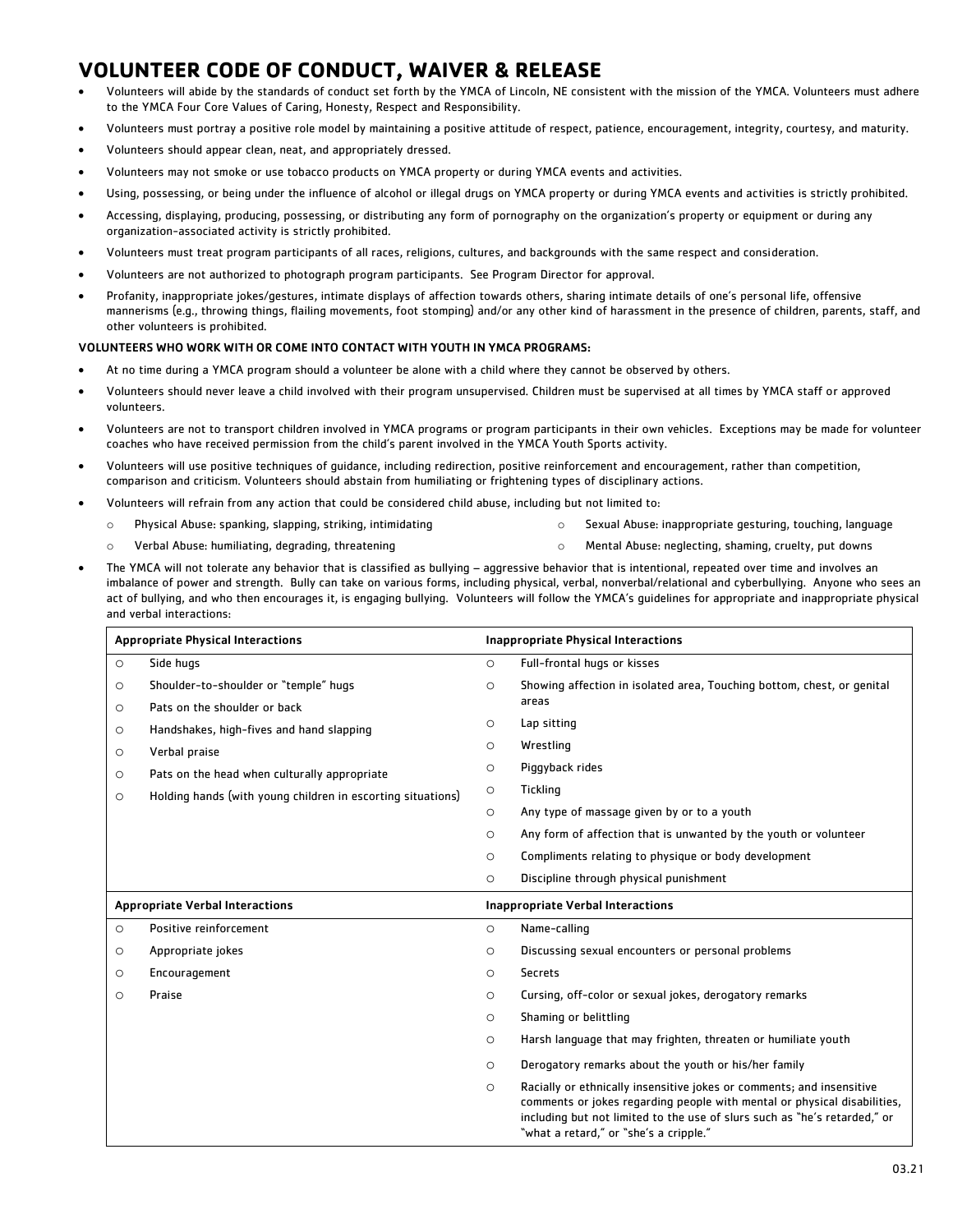The YMCA strongly recommends that volunteers do not have contact with youth outside of program activities for which the volunteering is taking place. However, if outside contacts are unavoidable, it is recommended that the volunteer follow these guidelines for appropriate and inappropriate outside contact:

|         | <b>Appropriate Outside Contact</b>                  | Inappropriate Outside Contact                                         |
|---------|-----------------------------------------------------|-----------------------------------------------------------------------|
|         | Taking groups of youth on an outing                 | Taking one youth on an outing without the parents' written permission |
|         | Attending sporting activities with groups of youth  | Visiting one youth in the youth's home, without a parent present      |
| $\circ$ | Attending functions at a youth's home, with parents | Entertaining one youth in the home of the volunteer                   |
|         | present                                             | A lone youth spending the night with the volunteer                    |

 The YMCA does not recommend private electronic communication between volunteers and youth, including the use of social networking websites. All communications between volunteers and youth should be transparent. The following are examples of appropriate and inappropriate electronic communication:

| <b>Appropriate Electronic Communication</b> |                                                                                                        | <b>Inappropriate Electronic Communication</b> |                                                                                                       |  |
|---------------------------------------------|--------------------------------------------------------------------------------------------------------|-----------------------------------------------|-------------------------------------------------------------------------------------------------------|--|
| $\circ$                                     | Sending and replying to emails and text messages from<br>youth ONLY when copying in the youth's parent | $\circ$                                       | Harsh, coercive, threatening, intimidating, shaming, derogatory,<br>demeaning or humiliating comments |  |
| $\circ$                                     | Communicating through "organization group pages" on                                                    | $\circ$                                       | Sexually oriented conversations                                                                       |  |
|                                             | Facebook or other approved public forums                                                               | $\circ$                                       | Private messages between volunteers with youth                                                        |  |
| $\circ$                                     | "Private" profiles for volunteers which youth cannot access"                                           | $\circ$                                       | Posting pictures of organization participants on social media sites                                   |  |
|                                             |                                                                                                        | $\circ$                                       | Posting inappropriate comments on pictures                                                            |  |
|                                             |                                                                                                        | $\circ$                                       | "Friending" participants on social networking sites                                                   |  |

- **State law requires any person who suspects that a child has been physically or sexually abused or neglected to report it promptly to the Nebraska Department of Health and Human Services and US Center for Safe Sport (Youth Sports programs only). The YMCA expects a volunteer to abide by this law if they suspect a child they come in contact with has been abused by anyone (parent, grandparent, coach, other youth, etc.).** The YMCA will assist volunteers with this process if they seek assistance from the Director responsible for the program they are volunteering with.
- The YMCA takes every suspicion or allegation of abuse seriously and we cooperate fully with authorities. Volunteers are also expected to cooperate fully with any investigation conducted by the YMCA or authorities.
- Volunteers give the YMCA permission to, at any time, conduct appropriate background and reference checks. Upon request, volunteers must agree to provide any information needed to run such checks.
- A volunteer is required to report any criminal offense to the YMCA. This report should be made prior to volunteering. If the criminal offense occurs while volunteering, a report to the YMCA should be made promptly, within 5 days of when the offense or prior to any additional volunteering, whichever comes first. This report should be made in writing to the YMCA's Branch Executive where volunteering and include the exact offense and the date of the offense. Failure to report these offenses as required will be considered misconduct and grounds for dismissal.
- The YMCA may discontinue an individual's volunteer status at any time for any reason including but not limited to following the guidelines set forth in the Volunteer Code of Conduct. This may include permanent exclusion from YMCA facilities/programs as the YMCA deems necessary.
- By agreeing to volunteer, you agree to follow all YMCA policies and guidelines, including but not limited to those outlined in the Volunteer Code of Conduct. If at any time you have concerns, complaints or grievances, please contact a Program or Executive Director at your volunteer site or contact Human Resources at 402-434-9204.
- Upon agreeing to volunteer you also (waiver and release):
	- 1) agree that you are voluntarily participating and assume all risks, known and unknown, associated with your presence in and/or use of YMCA facilities, equipment and premises, and your participation in its programs/activities, including, without limitation, any loss, damage to, or theft of personal property, and any personal injury or death; and
	- 2) agree to release and discharge the YMCA and its representatives, employees, volunteers, and agents, from any and all liability, for any and all losses, damages or expenses, and any claim, demand or suits therefore, on account of injury or death to person or property, arising from your presence on YMCA property, your use of its equipment and facilities, and/or your participation in YMCA programs/activities; and
	- 3) agree not to initiate or commence any claim, suit or cause of action against the YMCA and/or any of its representatives, employees, volunteers or agents, with respect to any losses, damages or expenses which are listed above and are the subject of this waiver and release, and further agree to indemnify and hold harmless said parties from any and all losses, damages or expenses arising out of or in any way connected with you or all individuals' presence on YMCA property, use of its equipment or facilities, and/or participation in its programs/activities.

By signing below, I certify that I have read, understand and agree to follow the rules as outlined in the Volunteer Code of Conduct. I also understand that I have full and continuing access to the Volunteer Code of Conduct on the YMCA's website at ymcalincoln.org. I certify that answers given herein are true and complete to the best of my knowledge and that the completion of this form does not guarantee me status as a volunteer. Volunteer opportunities generally are not available on the spot and require an application review, screening and training process prior to volunteering.

#### **Applicant Signature\_\_\_\_\_\_\_\_\_\_\_\_\_\_\_\_\_\_\_\_\_\_\_\_\_\_\_\_\_\_\_\_\_\_\_\_\_\_\_\_\_\_\_\_\_\_\_\_\_\_\_\_\_\_\_\_\_\_\_\_\_\_\_\_\_\_\_\_\_\_\_\_\_\_\_\_\_Date\_\_\_\_\_\_\_\_\_\_\_\_\_\_\_\_\_\_\_\_\_\_\_\_\_\_\_\_\_\_\_\_**

A YMCA representative will review your application and if an opportunity is available will contact you. If you have any questions about this or any part of our volunteer application process, please contact the branch you are most interested in volunteering with. It is the intent of the YMCA to afford equal opportunity to all volunteers without regard to age, race, religion, color, sex, national origin, disability, marital status, pregnancy, veteran status, sexual orientation, gender identity or expression, or any other characteristic protected by federal, state or local law.